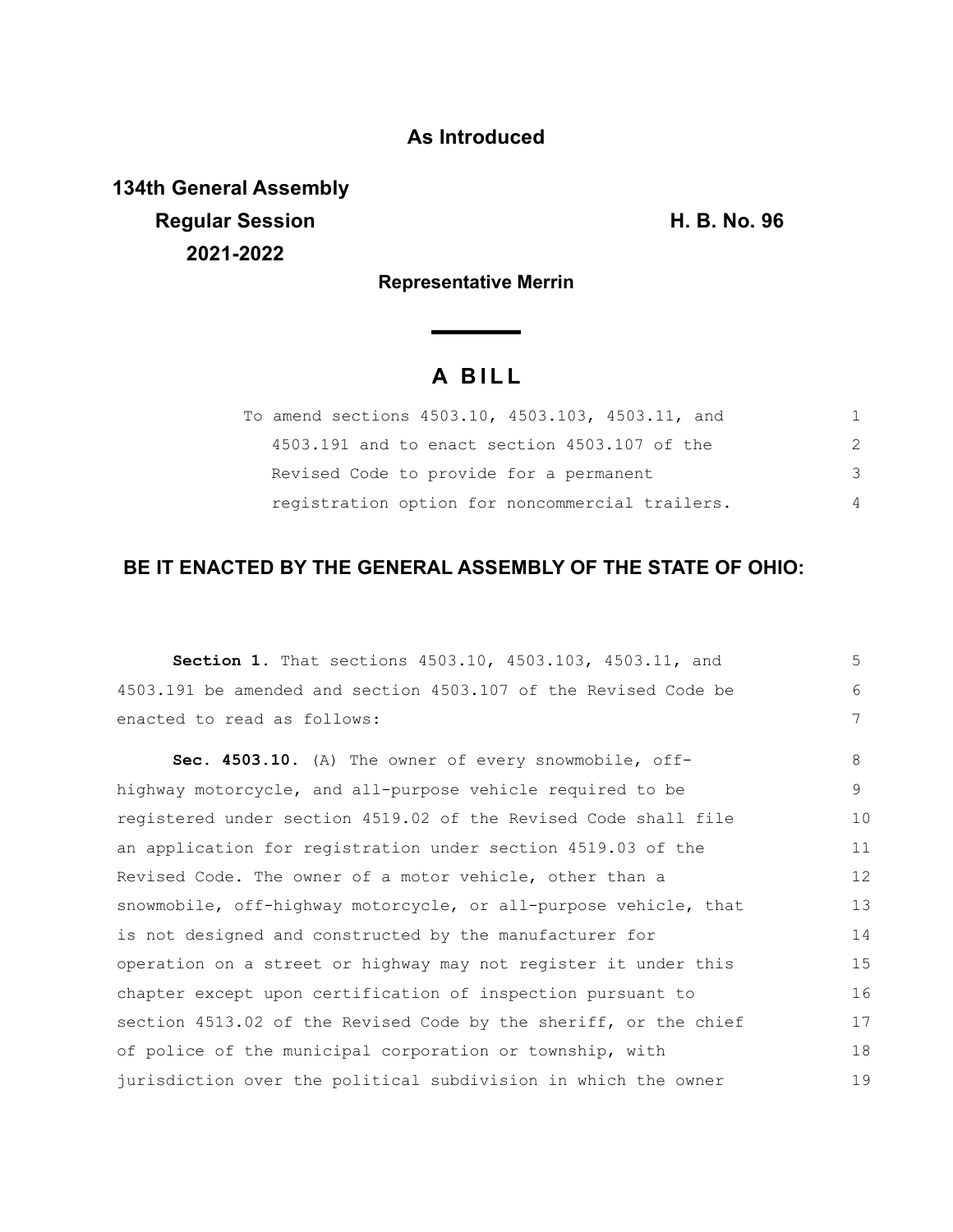of the motor vehicle resides. Except as provided in sectionsections 4503.103 and 4503.107 of the Revised Code, every owner of every other motor vehicle not previously described in this section and every person mentioned as owner in the last certificate of title of a motor vehicle that is operated or driven upon the public roads or highways shall cause to be filed each year, by mail or otherwise, in the office of the registrar of motor vehicles or a deputy registrar, a written or electronic application or a preprinted registration renewal notice issued under section 4503.102 of the Revised Code, the form of which shall be prescribed by the registrar, for registration for the following registration year, which shall begin on the first day of January of every calendar year and end on the thirty-first day of December in the same year. Applications for registration and registration renewal notices shall be filed at the times established by the registrar pursuant to section 4503.101 of the Revised Code. A motor vehicle owner also may elect to apply for or renew a motor vehicle registration by electronic means using electronic signature in accordance with rules adopted by the registrar. Except as provided in division (J) of this section, applications for registration shall be made on blanks furnished by the registrar for that purpose, containing the following information: 20 21 22 23 24 25 26 27 28 29 30 31 32 33 34 35 36 37 38 39 40 41 42

(1) A brief description of the motor vehicle to be registered, including the year, make, model, and vehicle identification number, and, in the case of commercial cars, the gross weight of the vehicle fully equipped computed in the manner prescribed in section 4503.08 of the Revised Code; 43 44 45 46 47

(2) The name and residence address of the owner, and the township and municipal corporation in which the owner resides; 48 49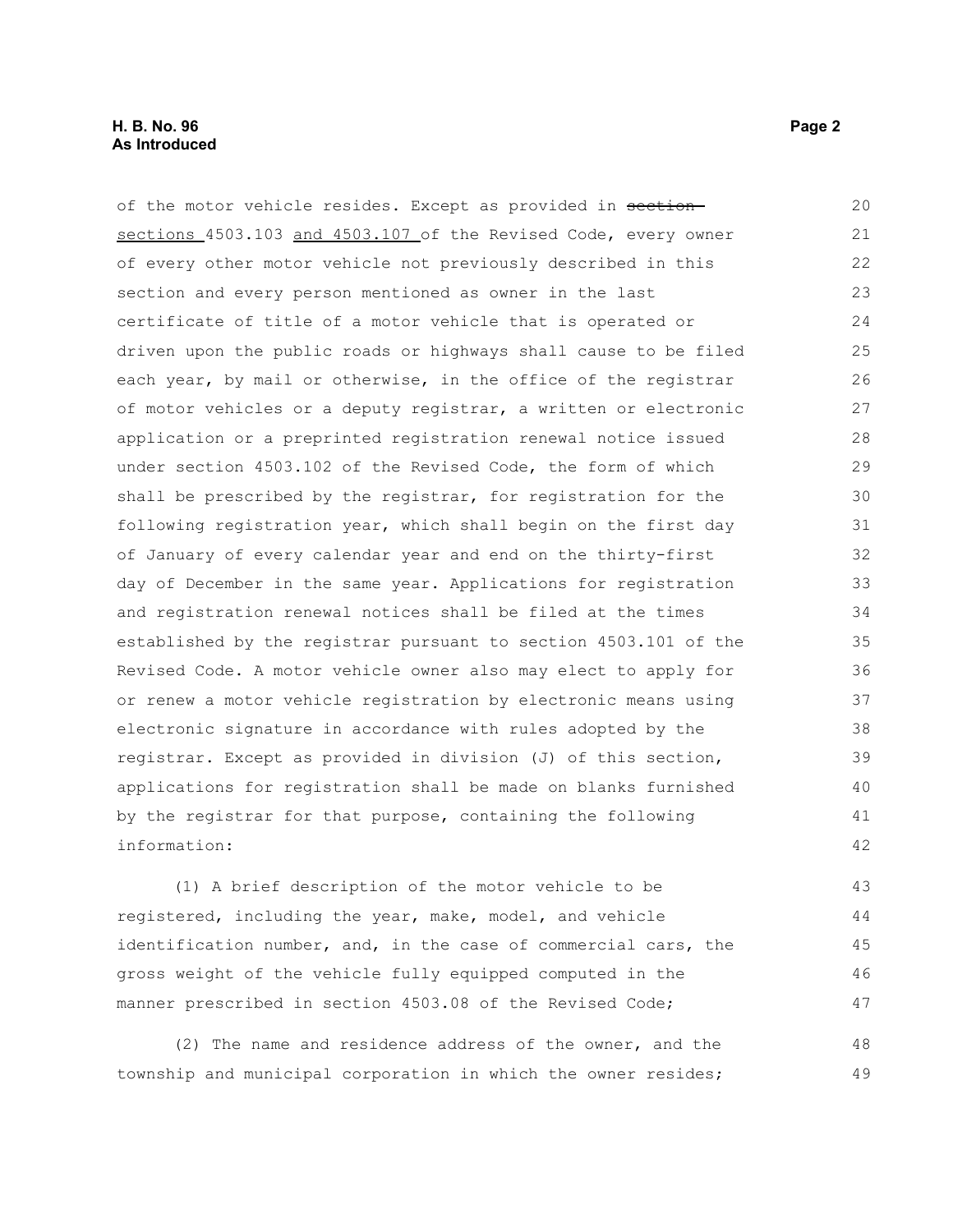| (3) The district of registration, which shall be                 | 50 |
|------------------------------------------------------------------|----|
| determined as follows:                                           | 51 |
| (a) In case the motor vehicle to be registered is used for       | 52 |
| hire or principally in connection with any established business  | 53 |
| or branch business, conducted at a particular place, the         | 54 |
| district of registration is the municipal corporation in which   | 55 |
| that place is located or, if not located in any municipal        | 56 |
| corporation, the county and township in which that place is      | 57 |
| located.                                                         | 58 |
| (b) In case the vehicle is not so used, the district of          | 59 |
| registration is the municipal corporation or county in which the | 60 |
| owner resides at the time of making the application.             | 61 |
| (4) Whether the motor vehicle is a new or used motor             | 62 |
| vehicle;                                                         | 63 |
| (5) The date of purchase of the motor vehicle;                   | 64 |
| (6) Whether the fees required to be paid for the                 | 65 |
| registration or transfer of the motor vehicle, during the        | 66 |
| preceding registration year and during the preceding period of   | 67 |
| the current registration year, have been paid. Each application  | 68 |
| for registration shall be signed by the owner, either manually   | 69 |
| or by electronic signature, or pursuant to obtaining a limited   | 70 |
| power of attorney authorized by the registrar for registration,  | 71 |
| or other document authorizing such signature. If the owner       | 72 |
| elects to apply for or renew the motor vehicle registration with | 73 |
| the registrar by electronic means, the owner's manual signature  | 74 |
| is not required.                                                 | 75 |
| (7) The owner's social security number, driver's license         | 76 |
| number, or state identification number, or, where a motor        | 77 |

vehicle to be registered is used for hire or principally in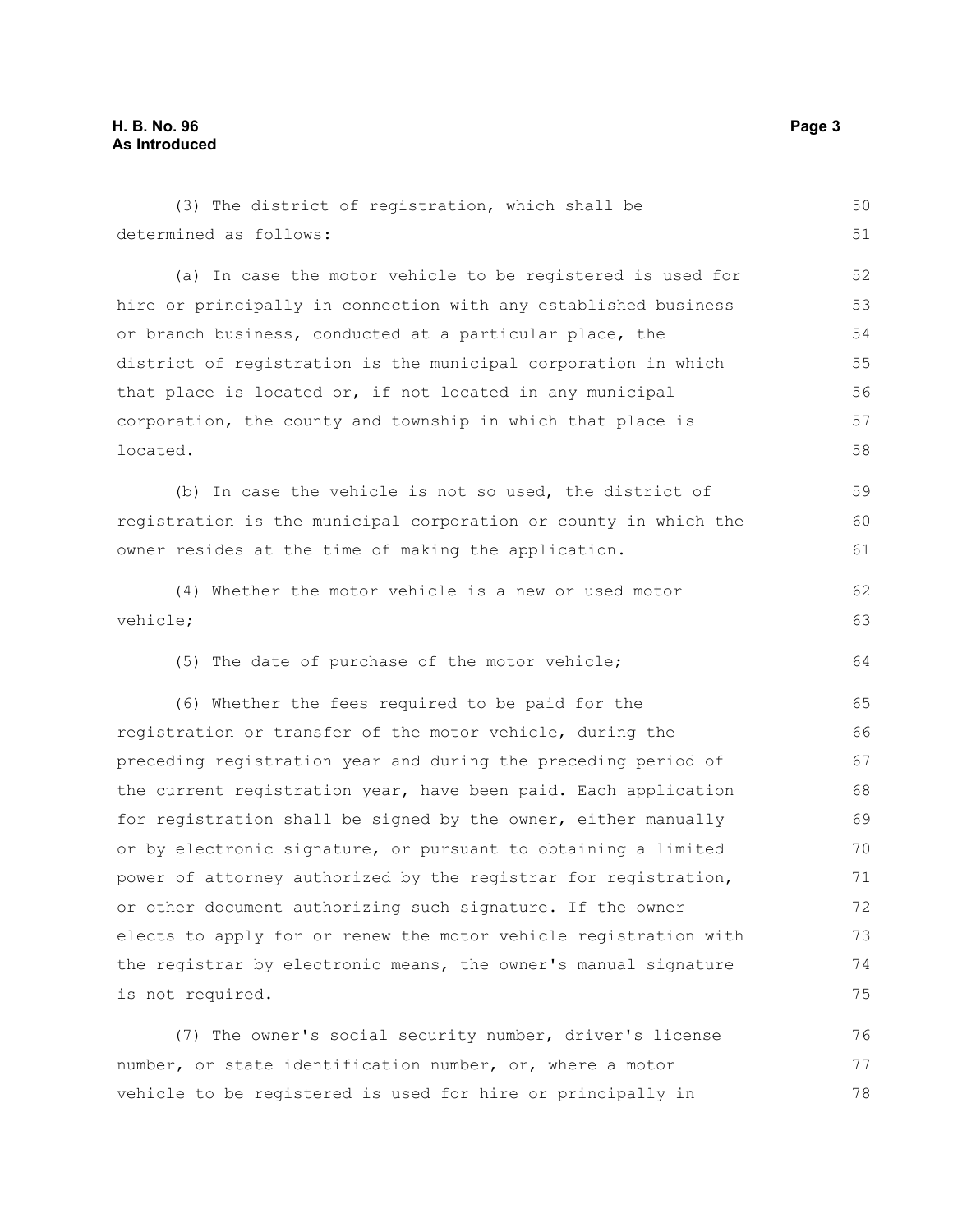#### **H. B. No. 96 Page 4 As Introduced**

connection with any established business, the owner's federal taxpayer identification number. The bureau of motor vehicles shall retain in its records all social security numbers provided under this section, but the bureau shall not place social security numbers on motor vehicle certificates of registration. 79 80 81 82 83

(B) Except as otherwise provided in this division, each time an applicant first registers a motor vehicle in the applicant's name, the applicant shall present for inspection a physical certificate of title or memorandum certificate showing title to the motor vehicle to be registered in the name of the applicant if a physical certificate of title or memorandum certificate has been issued by a clerk of a court of common pleas. If, under sections 4505.021, 4505.06, and 4505.08 of the Revised Code, a clerk instead has issued an electronic certificate of title for the applicant's motor vehicle, that certificate may be presented for inspection at the time of first registration in a manner prescribed by rules adopted by the registrar. An applicant is not required to present a certificate of title to an electronic motor vehicle dealer acting as a limited authority deputy registrar in accordance with rules adopted by the registrar. When a motor vehicle inspection and maintenance program is in effect under section 3704.14 of the Revised Code and rules adopted under it, each application for registration for a vehicle required to be inspected under that section and those rules shall be accompanied by an inspection certificate for the motor vehicle issued in accordance with that section. The application shall be refused if any of the following applies: 84 85 86 87 88 89 90 91 92 93 94 95 96 97 98 99 100 101 102 103 104 105 106

|  | (1) The application is not in proper form. |  |  |  | 107 |
|--|--------------------------------------------|--|--|--|-----|
|  |                                            |  |  |  |     |

(2) The application is prohibited from being accepted by 108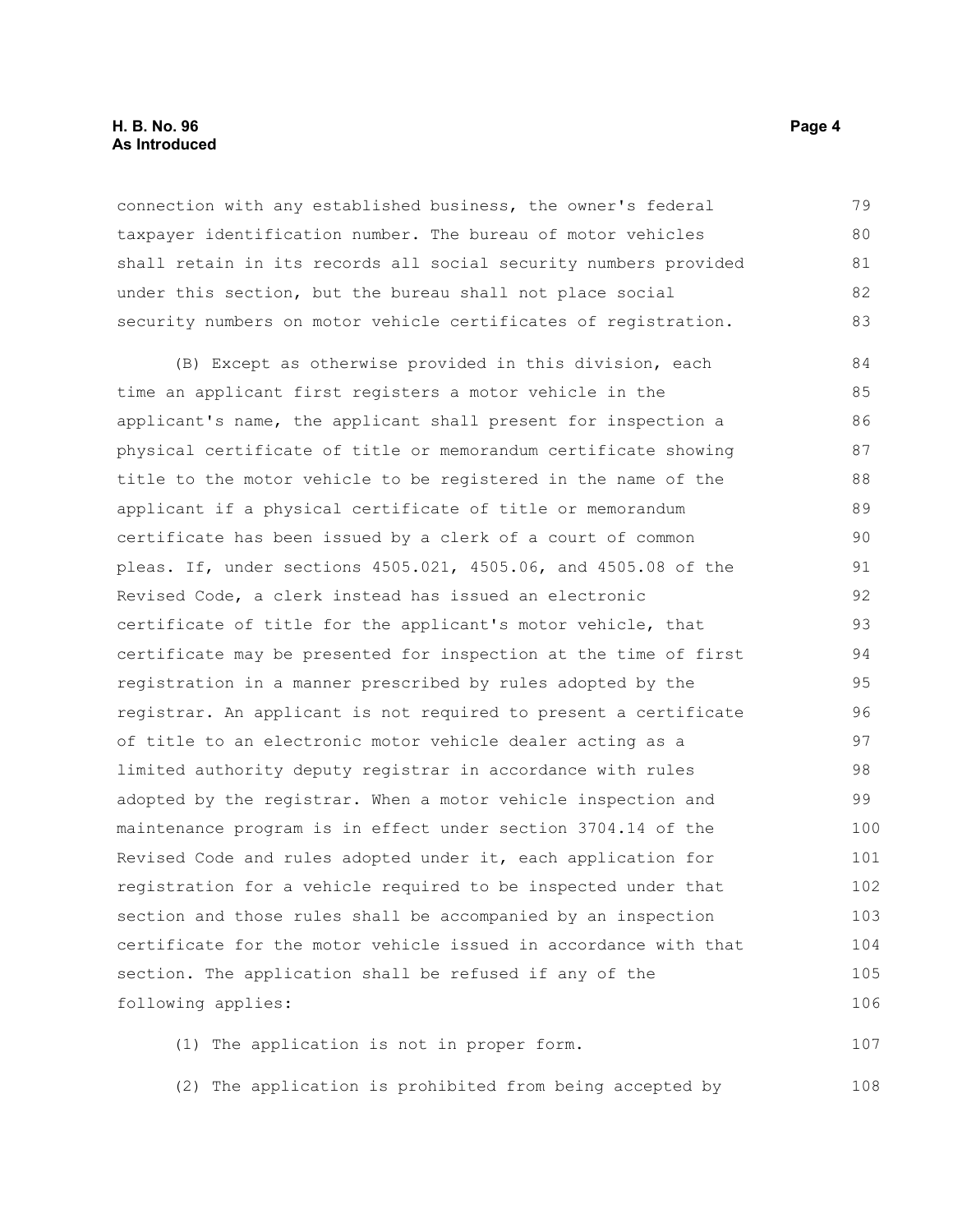division (D) of section 2935.27, division (A) of section 2937.221, division (A) of section 4503.13, division (B) of section 4510.22, or division (B)(1) of section 4521.10 of the Revised Code. 109 110 111 112

(3) A certificate of title or memorandum certificate of title is required but does not accompany the application or, in the case of an electronic certificate of title, is required but is not presented in a manner prescribed by the registrar's rules. 113 114 115 116 117

(4) All registration and transfer fees for the motor vehicle, for the preceding year or the preceding period of the current registration year, have not been paid. 118 119 120

(5) The owner or lessee does not have an inspection certificate for the motor vehicle as provided in section 3704.14 of the Revised Code, and rules adopted under it, if that section is applicable. 121 122 123 124

This section does not require the payment of license or registration taxes on a motor vehicle for any preceding year, or for any preceding period of a year, if the motor vehicle was not taxable for that preceding year or period under sections 4503.02, 4503.04, 4503.11, 4503.12, and 4503.16 or Chapter 4504. of the Revised Code. When a certificate of registration is issued upon the first registration of a motor vehicle by or on behalf of the owner, the official issuing the certificate shall indicate the issuance with a stamp on the certificate of title or memorandum certificate or, in the case of an electronic certificate of title, an electronic stamp or other notation as specified in rules adopted by the registrar, and with a stamp on the inspection certificate for the motor vehicle, if any. The official also shall indicate, by a stamp or by other means the 125 126 127 128 129 130 131 132 133 134 135 136 137 138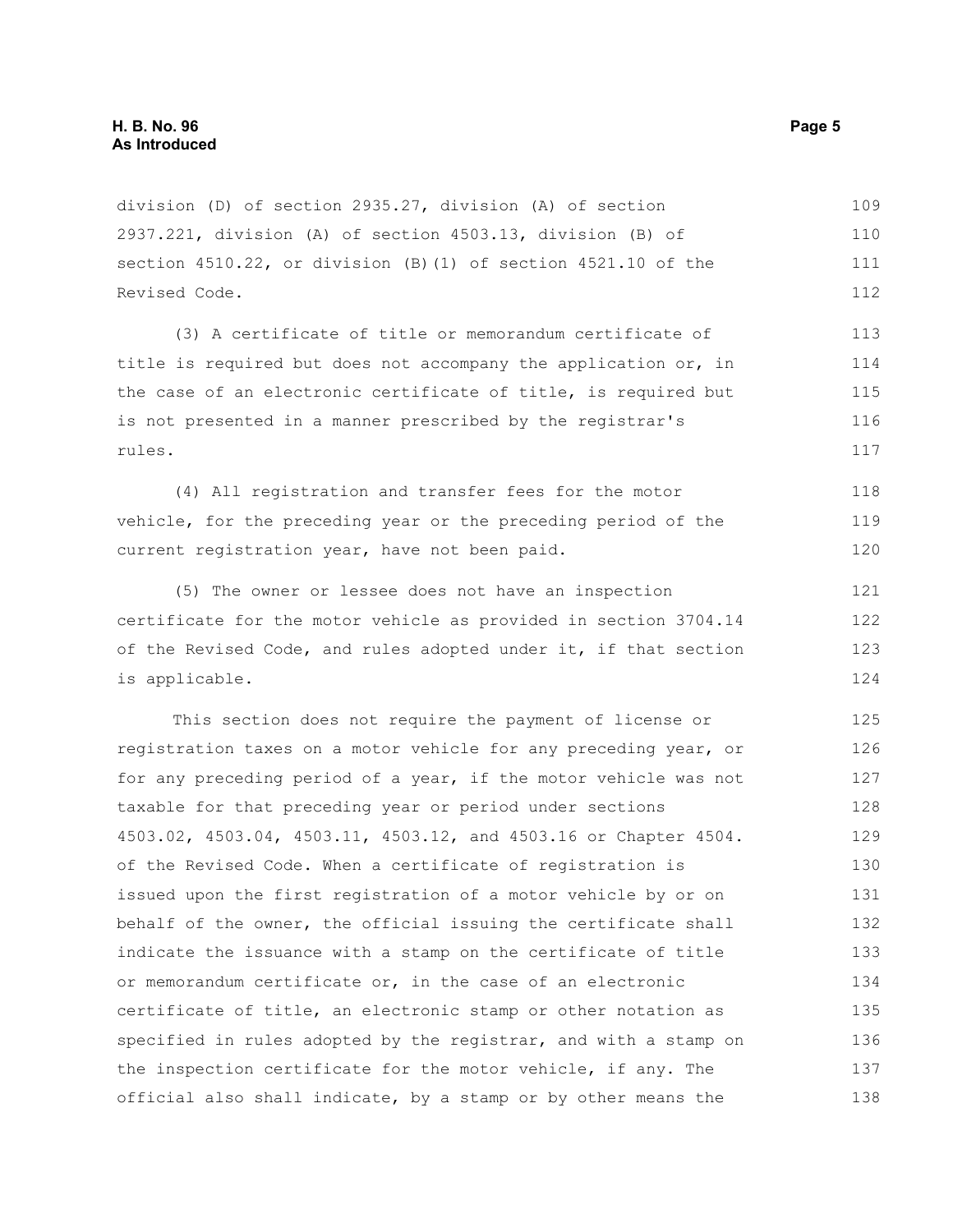#### **H. B. No. 96 Page 6 As Introduced**

registrar prescribes, on the registration certificate issued upon the first registration of a motor vehicle by or on behalf of the owner the odometer reading of the motor vehicle as shown in the odometer statement included in or attached to the certificate of title. Upon each subsequent registration of the motor vehicle by or on behalf of the same owner, the official also shall so indicate the odometer reading of the motor vehicle as shown on the immediately preceding certificate of registration. 139 140 141 142 143 144 145 146 147

The registrar shall include in the permanent registration record of any vehicle required to be inspected under section 3704.14 of the Revised Code the inspection certificate number from the inspection certificate that is presented at the time of registration of the vehicle as required under this division.

(C)(1) Except as otherwise provided in division (C)(1) of this section, the registrar and each deputy registrar shall collect an additional fee of eleven dollars for each application for registration and registration renewal received. For vehicles specified in divisions (A)(1) to (21) of section 4503.042 of the Revised Code, the registrar and deputy registrar shall collect an additional fee of thirty dollars for each application for registration and registration renewal received. No additional fee shall be charged for vehicles registered under section 4503.65 of the Revised Code. The additional fee is for the purpose of defraying the department of public safety's costs associated with the administration and enforcement of the motor vehicle and traffic laws of Ohio. Each deputy registrar shall transmit the fees collected under divisions  $(C)$   $(1)$ ,  $(3)$ , and  $(4)$ of this section in the time and manner provided in this section. The registrar shall deposit all moneys received under division (C)(1) of this section into the public safety - highway purposes 153 154 155 156 157 158 159 160 161 162 163 164 165 166 167 168 169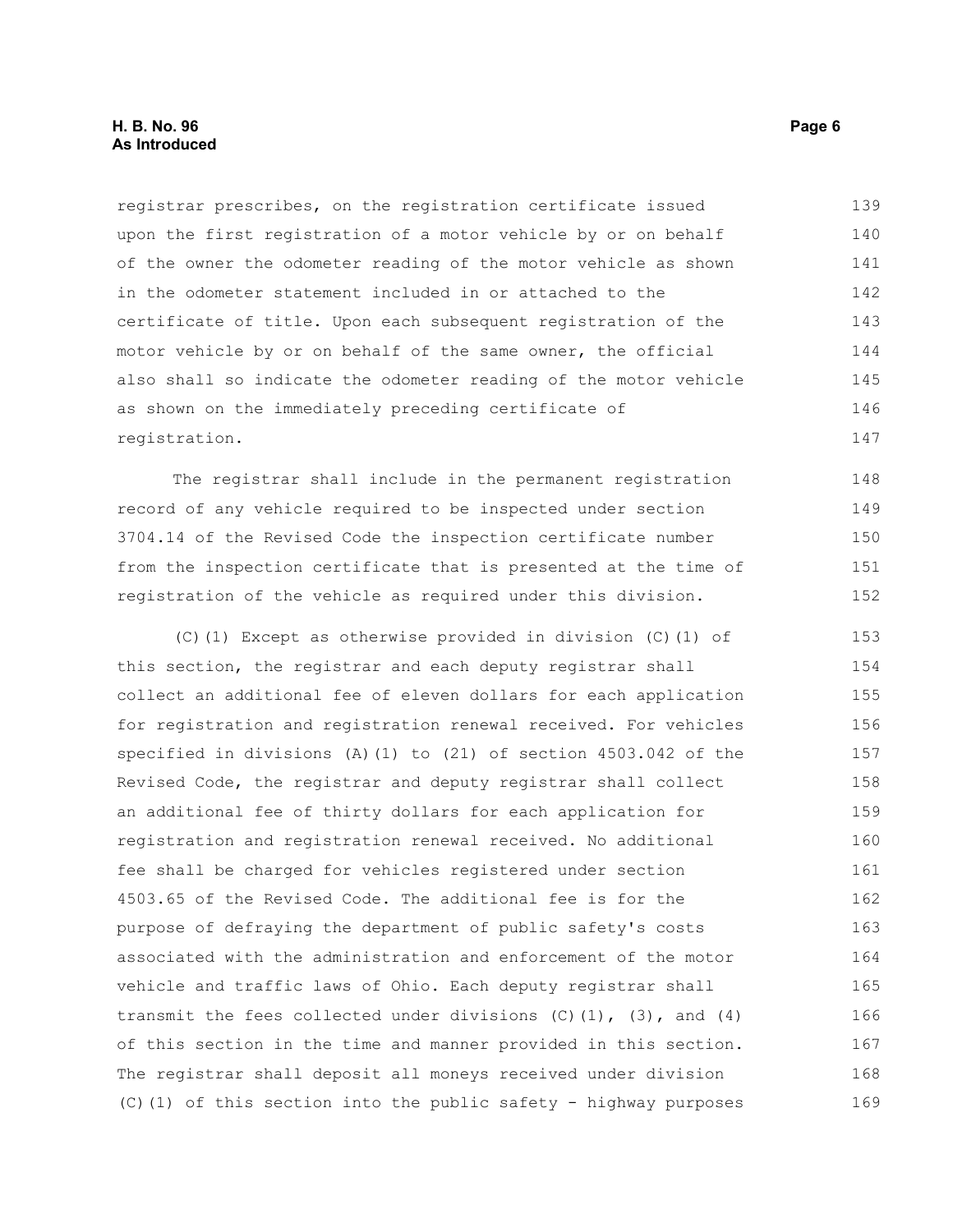170

fund established in section 4501.06 of the Revised Code.

(2) In addition, a charge of twenty-five cents shall be made for each reflectorized safety license plate issued, and a single charge of twenty-five cents shall be made for each county identification sticker or each set of county identification stickers issued, as the case may be, to cover the cost of producing the license plates and stickers, including material, manufacturing, and administrative costs. Those fees shall be in addition to the license tax. If the total cost of producing the plates is less than twenty-five cents per plate, or if the total cost of producing the stickers is less than twenty-five cents per sticker or per set issued, any excess moneys accruing from the fees shall be distributed in the same manner as provided by section 4501.04 of the Revised Code for the distribution of license tax moneys. If the total cost of producing the plates exceeds twenty-five cents per plate, or if the total cost of producing the stickers exceeds twenty-five cents per sticker or per set issued, the difference shall be paid from the license tax moneys collected pursuant to section 4503.02 of the Revised Code. 171 172 173 174 175 176 177 178 179 180 181 182 183 184 185 186 187 188 189

(3) The registrar and each deputy registrar shall collect an additional fee of two hundred dollars for each application for registration or registration renewal received for any plugin electric motor vehicle. The fee shall be prorated based on the number of months for which the plug-in electric motor vehicle is registered. The registrar shall transmit all money arising from the fee imposed by division (C)(3) of this section to the treasurer of state for distribution in accordance with division (E) of section 5735.051 of the Revised Code, subject to division (D) of section 5735.05 of the Revised Code. 190 191 192 193 194 195 196 197 198 199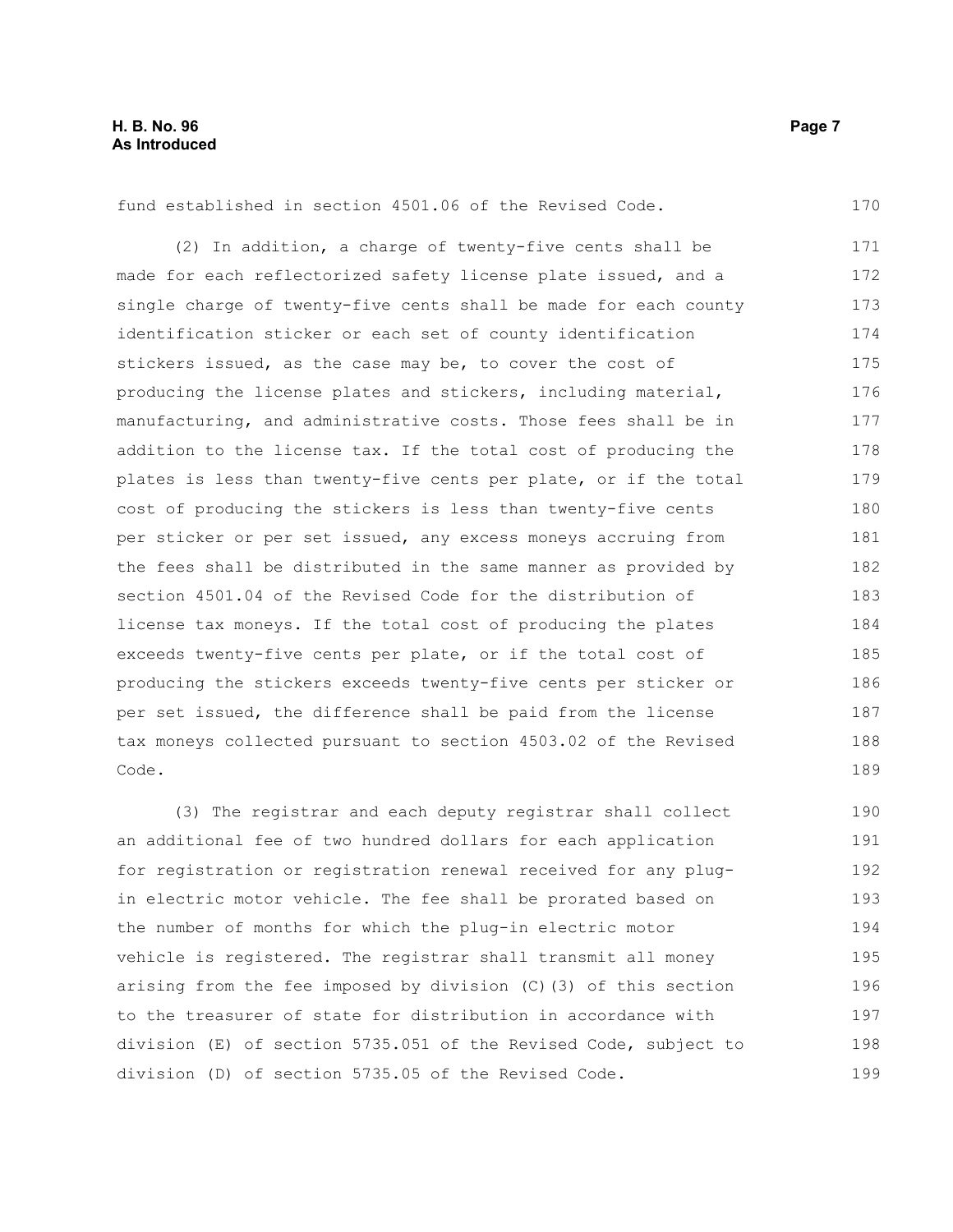#### **H. B. No. 96 Page 8 As Introduced**

(4) The registrar and each deputy registrar shall collect an additional fee of one hundred dollars for each application for registration or registration renewal received for any hybrid motor vehicle. The fee shall be prorated based on the number of months for which the hybrid motor vehicle is registered. The registrar shall transmit all money arising from the fee imposed by division (C)(4) of this section to the treasurer of state for distribution in accordance with division (E) of section 5735.051 of the Revised Code, subject to division (D) of section 5735.05 of the Revised Code. The fees established under divisions (C)(3) and (4) of this section shall not be imposed until January 1, 2020. (D) Each deputy registrar shall be allowed a fee equal to the amount established under section 4503.038 of the Revised Code for each application for registration and registration renewal notice the deputy registrar receives, which shall be for the purpose of compensating the deputy registrar for the deputy registrar's services, and such office and rental expenses, as may be necessary for the proper discharge of the deputy registrar's duties in the receiving of applications and renewal notices and the issuing of registrations. (E) Upon the certification of the registrar, the county sheriff or local police officials shall recover license plates erroneously or fraudulently issued. 200 201 202 203 204 205 206 207 208 209 210 211 212 213 214 215 216 217 218 219 220 221 222 223

(F) Each deputy registrar, upon receipt of any application for registration or registration renewal notice, together with the license fee and any local motor vehicle license tax levied pursuant to Chapter 4504. of the Revised Code, shall transmit that fee and tax, if any, in the manner provided in this section, together with the original and duplicate copy of the 224 225 226 227 228 229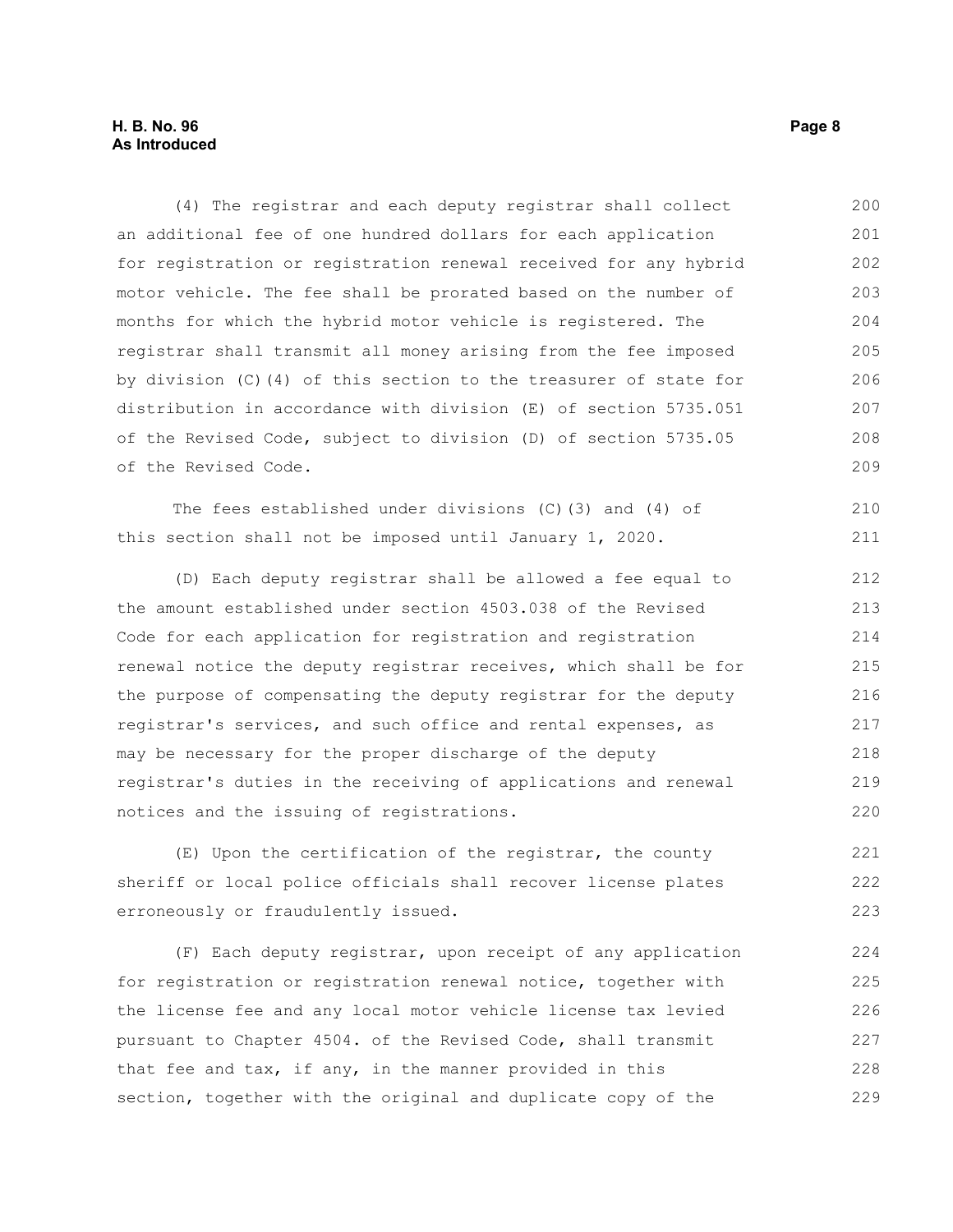#### **H. B. No. 96 Page 9 As Introduced**

application, to the registrar. The registrar, subject to the approval of the director of public safety, may deposit the funds collected by those deputies in a local bank or depository to the credit of the "state of Ohio, bureau of motor vehicles." Where a local bank or depository has been designated by the registrar, each deputy registrar shall deposit all moneys collected by the deputy registrar into that bank or depository not more than one business day after their collection and shall make reports to the registrar of the amounts so deposited, together with any other information, some of which may be prescribed by the treasurer of state, as the registrar may require and as prescribed by the registrar by rule. The registrar, within three days after receipt of notification of the deposit of funds by a deputy registrar in a local bank or depository, shall draw on that account in favor of the treasurer of state. The registrar, subject to the approval of the director and the treasurer of state, may make reasonable rules necessary for the prompt transmittal of fees and for safeguarding the interests of the state and of counties, townships, municipal corporations, and transportation improvement districts levying local motor vehicle license taxes. The registrar may pay service charges usually collected by banks and depositories for such service. If deputy registrars are located in communities where banking facilities are not available, they shall transmit the fees forthwith, by money order or otherwise, as the registrar, by rule approved by the director and the treasurer of state, may prescribe. The registrar may pay the usual and customary fees for such service. 230 231 232 233 234 235 236 237 238 239 240 241 242 243 244 245 246 247 248 249 250 251 252 253 254 255 256

(G) This section does not prevent any person from making an application for a motor vehicle license directly to the registrar by mail, by electronic means, or in person at any of the registrar's offices, upon payment of a service fee equal to 257 258 259 260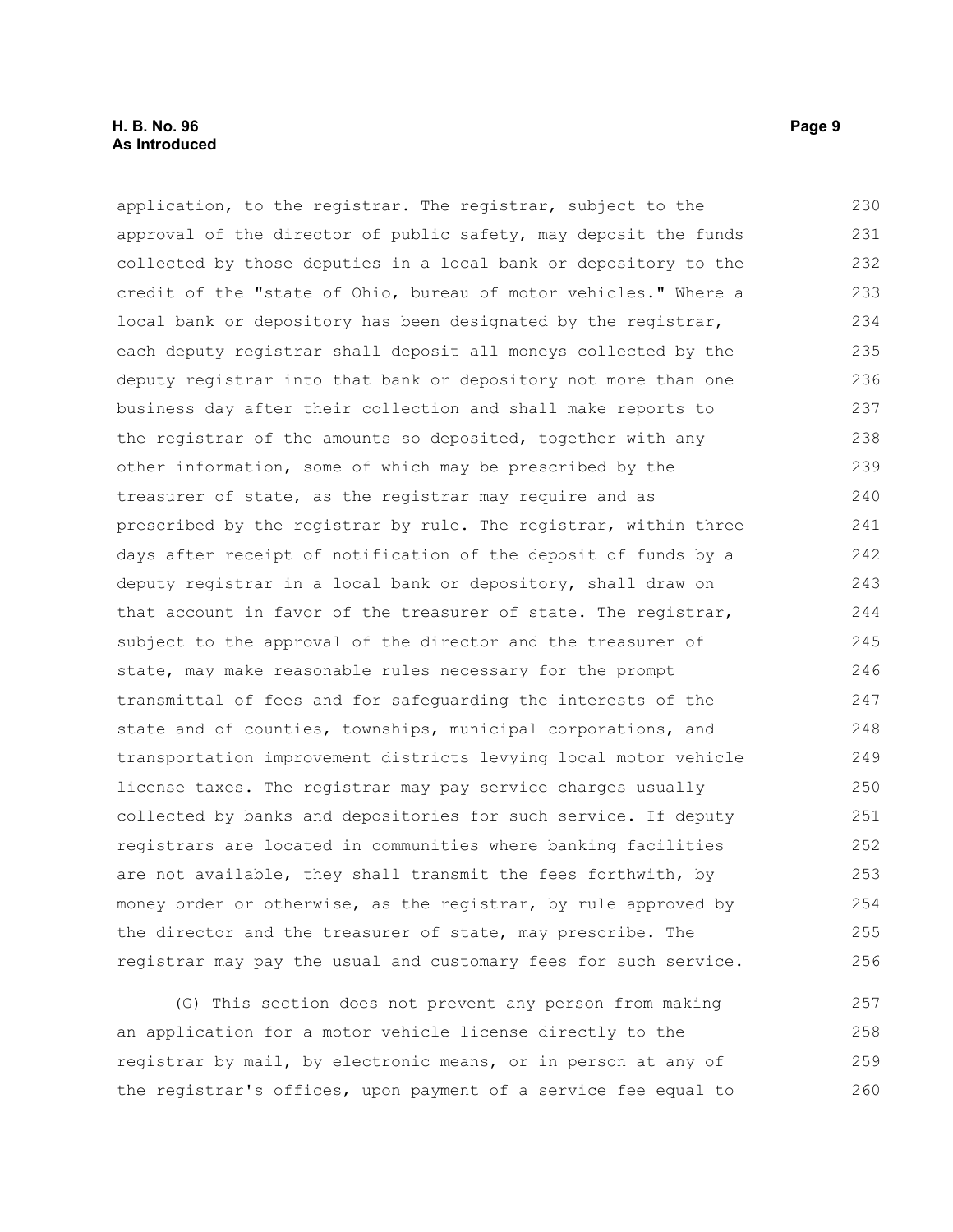the amount established under section 4503.038 of the Revised Code for each application.

(H) No person shall make a false statement as to the district of registration in an application required by division (A) of this section. Violation of this division is falsification under section 2921.13 of the Revised Code and punishable as specified in that section. 263 264 265 266 267

(I)(1) Where applicable, the requirements of division (B) of this section relating to the presentation of an inspection certificate issued under section 3704.14 of the Revised Code and rules adopted under it for a motor vehicle, the refusal of a license for failure to present an inspection certificate, and the stamping of the inspection certificate by the official issuing the certificate of registration apply to the registration of and issuance of license plates for a motor vehicle under sections 4503.102, 4503.12, 4503.14, 4503.15, 4503.16, 4503.171, 4503.172, 4503.19, 4503.40, 4503.41, 4503.42, 4503.43, 4503.44, 4503.46, 4503.47, and 4503.51 of the Revised Code. 268 269 270 271 272 273 274 275 276 277 278 279

(2)(a) The registrar shall adopt rules ensuring that each owner registering a motor vehicle in a county where a motor vehicle inspection and maintenance program is in effect under section 3704.14 of the Revised Code and rules adopted under it receives information about the requirements established in that section and those rules and about the need in those counties to present an inspection certificate with an application for registration or preregistration.

(b) Upon request, the registrar shall provide the director of environmental protection, or any person that has been awarded a contract under section 3704.14 of the Revised Code, an on-line 288 289 290

261 262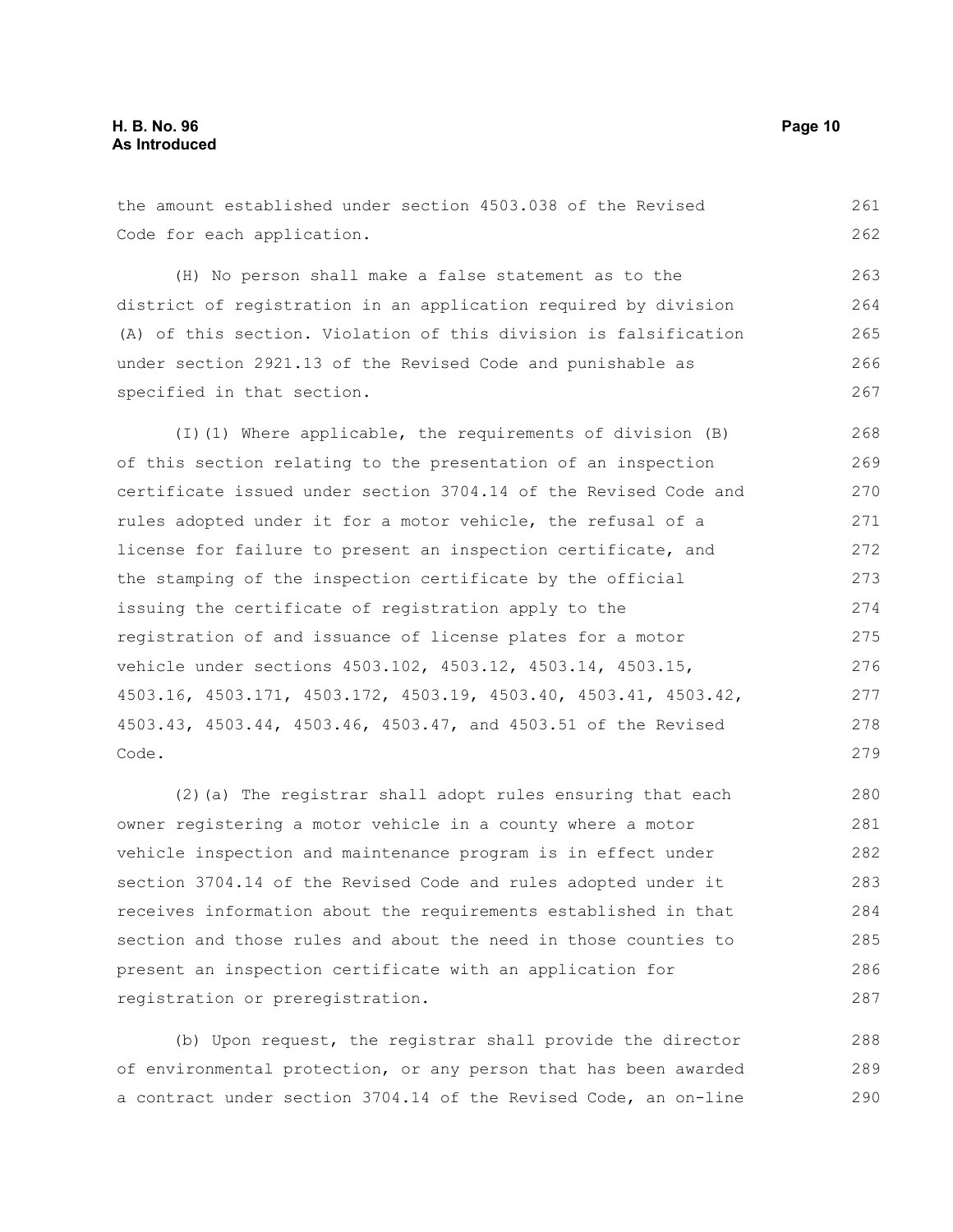computer data link to registration information for all passenger cars, noncommercial motor vehicles, and commercial cars that are subject to that section. The registrar also shall provide to the director of environmental protection a magnetic data tape containing registration information regarding passenger cars, noncommercial motor vehicles, and commercial cars for which a multi-year registration is in effect under section 4503.103 of the Revised Code or rules adopted under it, including, without limitation, the date of issuance of the multi-year registration, the registration deadline established under rules adopted under section 4503.101 of the Revised Code that was applicable in the year in which the multi-year registration was issued, and the registration deadline for renewal of the multi-year registration. 291 292 293 294 295 296 297 298 299 300 301 302 303 304

(J) Subject to division (K) of this section, application for registration under the international registration plan, as set forth in sections 4503.60 to 4503.66 of the Revised Code, shall be made to the registrar on forms furnished by the registrar. In accordance with international registration plan guidelines and pursuant to rules adopted by the registrar, the forms shall include the following: 305 306 307 308 309 310 311

(1) A uniform mileage schedule; 312

(2) The gross vehicle weight of the vehicle or combined gross vehicle weight of the combination vehicle as declared by the registrant;

(3) Any other information the registrar requires by rule. 316

(K) The registrar shall determine the feasibility of implementing an electronic commercial fleet licensing and management program that will enable the owners of commercial 317 318 319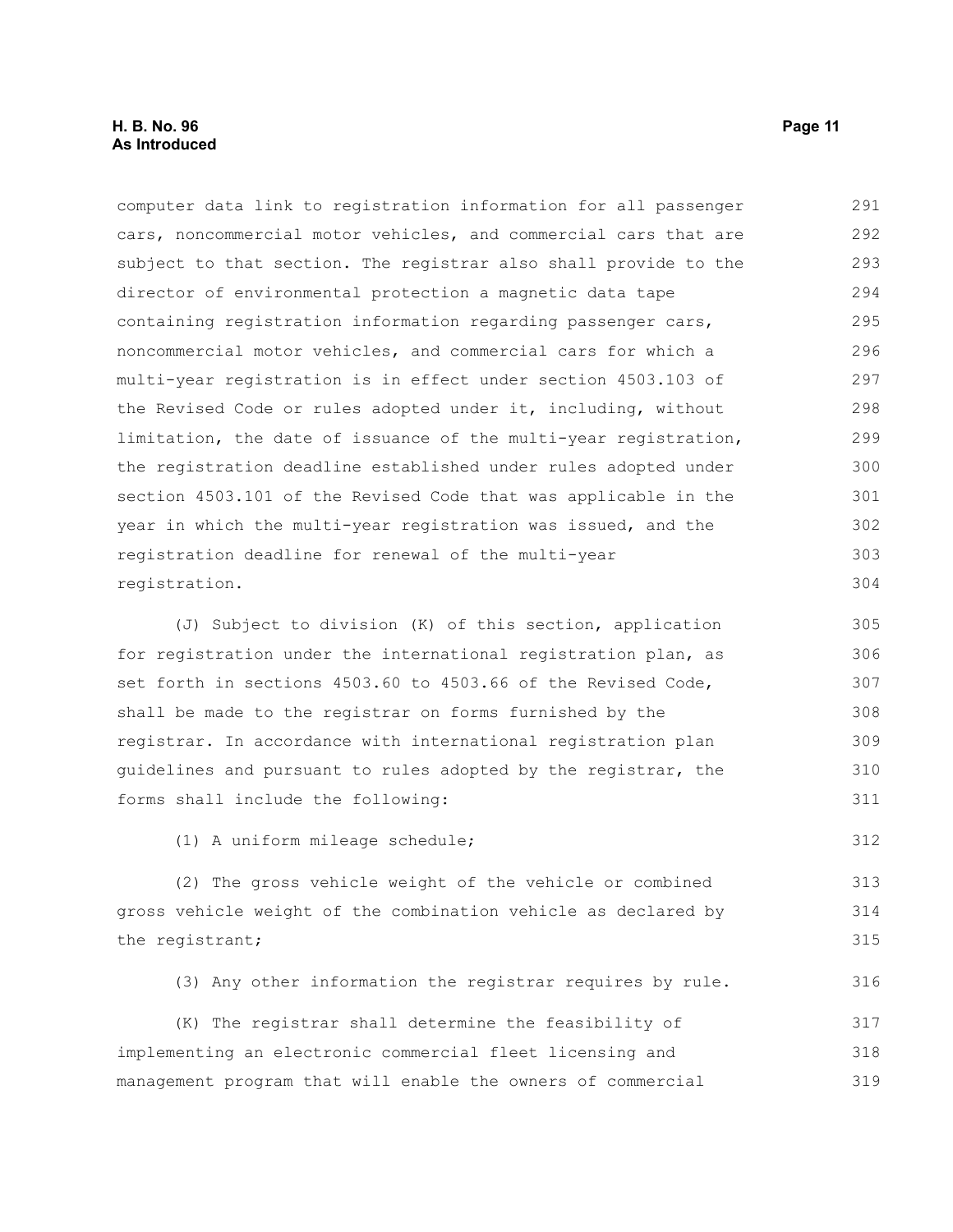#### **H. B. No. 96 Page 12 As Introduced**

tractors, commercial trailers, and commercial semitrailers to conduct electronic transactions by July 1, 2010, or sooner. If the registrar determines that implementing such a program is feasible, the registrar shall adopt new rules under this division or amend existing rules adopted under this division as necessary in order to respond to advances in technology. 320 321 322 323 324 325

If international registration plan guidelines and provisions allow member jurisdictions to permit applications for registrations under the international registration plan to be made via the internet, the rules the registrar adopts under this division shall permit such action. 326 327 328 329 330

**Sec. 4503.103.** (A)(1) The registrar of motor vehicles may adopt rules to permit any person or lessee, other than a person receiving an apportioned license plate under the international registration plan, who owns or leases one or more motor vehicles to file a written application for registration for no more than five succeeding registration years. The rules adopted by the registrar may designate the classes of motor vehicles that are eligible for such registration. At the time of application, all annual taxes and fees shall be paid for each year for which the person is registering.

(2)(a) The registrar shall adopt rules to permit any person or lessee who owns or leases a trailer or semitrailer that is subject to the tax rates prescribed in section 4503.042 of the Revised Code for such trailers or semitrailers to file a written application for registration for any number of succeeding registration years, including a permanent registration. At the time of application, all annual taxes and fees shall be paid for each year for which the person is registering, provided that the annual taxes due, regardless of 341 342 343 344 345 346 347 348 349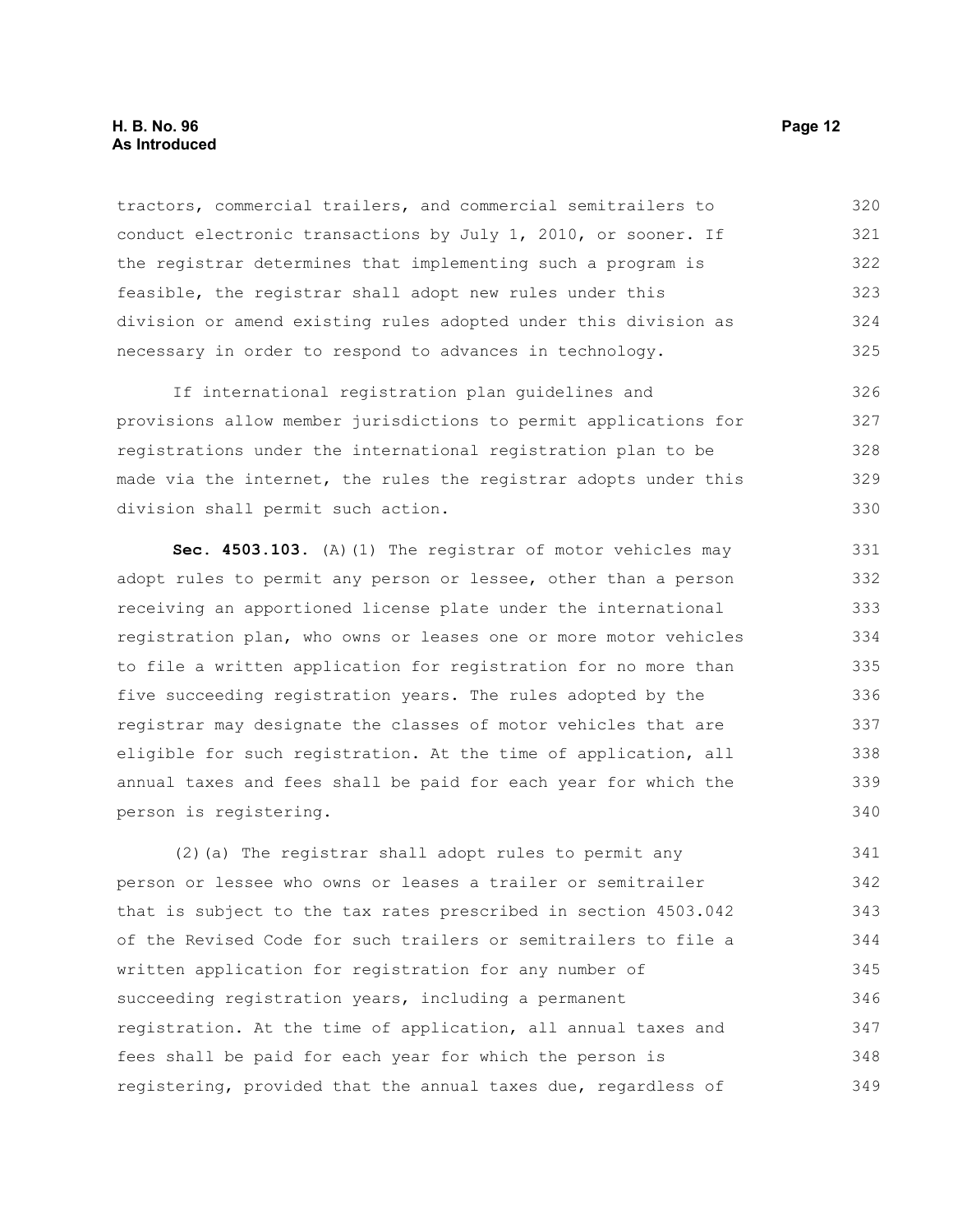#### **H. B. No. 96 Page 13 As Introduced**

the number of years for which the person is registering, shall not exceed two hundred dollars. A person who registers a vehicle under division (A)(2) of this section shall pay for each year of registration the additional fee established under division (C) (1) of section 4503.10 of the Revised Code, provided that the additional fee due, regardless of the number of years for which the person is registering, shall not exceed eighty-eight dollars. The person also shall pay one single deputy registrar service fee in the amount specified in division (D) of section 4503.10 of the Revised Code or one single bureau of motor vehicles service fee in the amount specified in division (G) of that section, as applicable, regardless of the number of years for which the person is registering. 350 351 352 353 354 355 356 357 358 359 360 361 362

(b) In addition, each person registering a trailer or semitrailer under division (A)(2)(a) of this section shall pay any applicable local motor vehicle license tax levied under Chapter 4504. of the Revised Code for each year for which the person is registering, provided that not more than eight times any such annual local taxes shall be due upon registration. 363 364 365 366 367 368

(c) The period of registration for a trailer or semitrailer registered under division (A)(2)(a) of this section is exclusive to the trailer or semitrailer for which that certificate of registration is issued and is not transferable to any other trailer or semitrailer if the registration is a permanent registration. 369 370 371 372 373 374

(3) Except as provided in division (A)(4) of this section, the registrar shall adopt rules to permit any person who owns a motor vehicle to file an application for registration for not more than five succeeding registration years. At the time of application, the person shall pay the annual taxes and fees for 375 376 377 378 379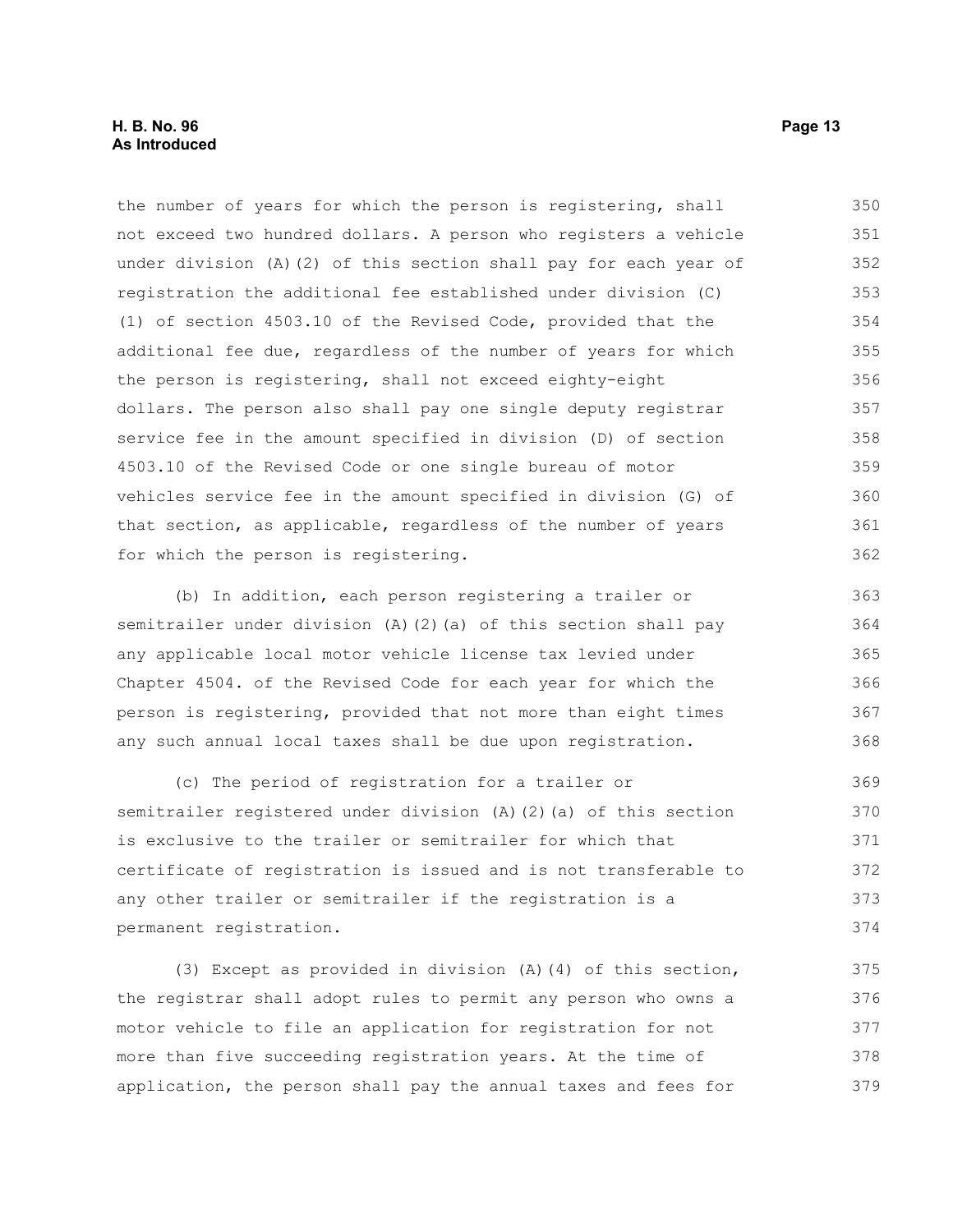each registration year, calculated in accordance with division (C) of section 4503.11 of the Revised Code. A person who is registering a vehicle under division (A)(3) of this section shall pay for each year of registration the additional fee established under division  $(C)$   $(1)$ ,  $(3)$ , or  $(4)$  of section 4503.10 of the Revised Code, as applicable. The person shall also pay the deputy registrar service fee or the bureau of motor vehicles service fee equal to the amount established under section 4503.038 of the Revised Code. 380 381 382 383 384 385 386 387 388

(4) Division (A)(3) of this section does not apply to a person receiving an apportioned license plate under the international registration plan, or the owner of a commercial car used solely in intrastate commerce, or the owner of a bus as defined in section 4513.50 of the Revised Code. 389 390 391 392 393

(5) A person registering a noncommercial trailer permanently shall register the trailer under section 4503.107 of the Revised Code. 394 395 396

(B) No person applying for a multi-year registration under division (A) of this section is entitled to a refund of any taxes or fees paid.

(C) The registrar shall not issue to any applicant who has been issued a final, nonappealable order under division (D) of this section a multi-year registration or renewal thereof under this division or rules adopted under it for any motor vehicle that is required to be inspected under section 3704.14 of the Revised Code the district of registration of which, as determined under section 4503.10 of the Revised Code, is or is located in the county named in the order. 400 401 402 403 404 405 406 407

(D) Upon receipt from the director of environmental

397 398 399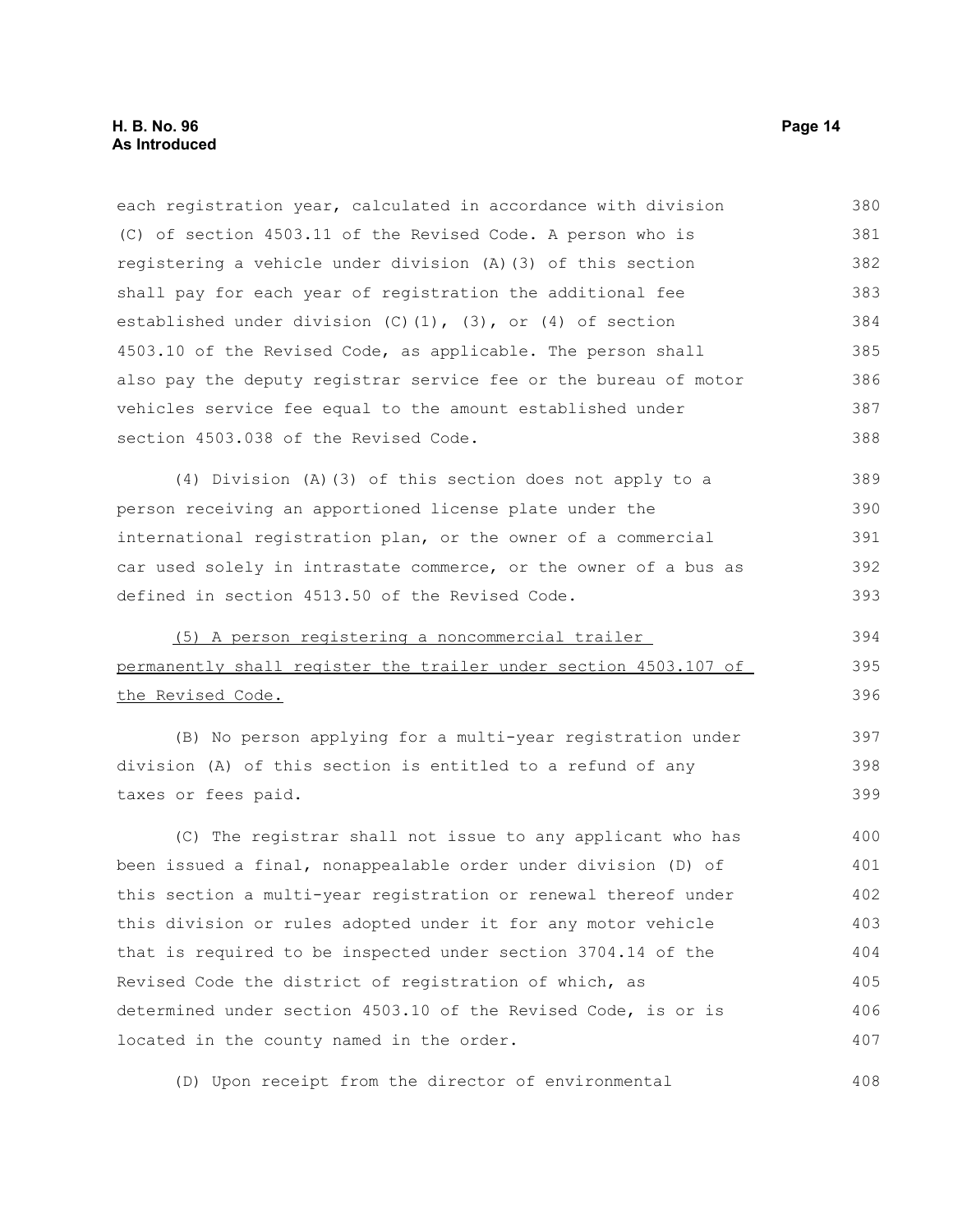protection of a notice issued under rules adopted under section 3704.14 of the Revised Code indicating that an owner of a motor vehicle that is required to be inspected under that section who obtained a multi-year registration for the vehicle under division (A) of this section or rules adopted under that division has not obtained a required inspection certificate for the vehicle, the registrar in accordance with Chapter 119. of the Revised Code shall issue an order to the owner impounding the certificate of registration and identification license plates for the vehicle. The order also shall prohibit the owner from obtaining or renewing a multi-year registration for any vehicle that is required to be inspected under that section, the district of registration of which is or is located in the same county as the county named in the order during the number of years after expiration of the current multi-year registration that equals the number of years for which the current multi-year registration was issued. 409 410 411 412 413 414 415 416 417 418 419 420 421 422 423 424 425

An order issued under this division shall require the owner to surrender to the registrar the certificate of registration and license plates for the vehicle named in the order within five days after its issuance. If the owner fails to do so within that time, the registrar shall certify that fact to the county sheriff or local police officials who shall recover the certificate of registration and license plates for the vehicle. 426 427 428 429 430 431 432 433

(E) Upon the occurrence of either of the following circumstances, the registrar in accordance with Chapter 119. of the Revised Code shall issue to the owner a modified order rescinding the provisions of the order issued under division (D) of this section impounding the certificate of registration and license plates for the vehicle named in that original order: 434 435 436 437 438 439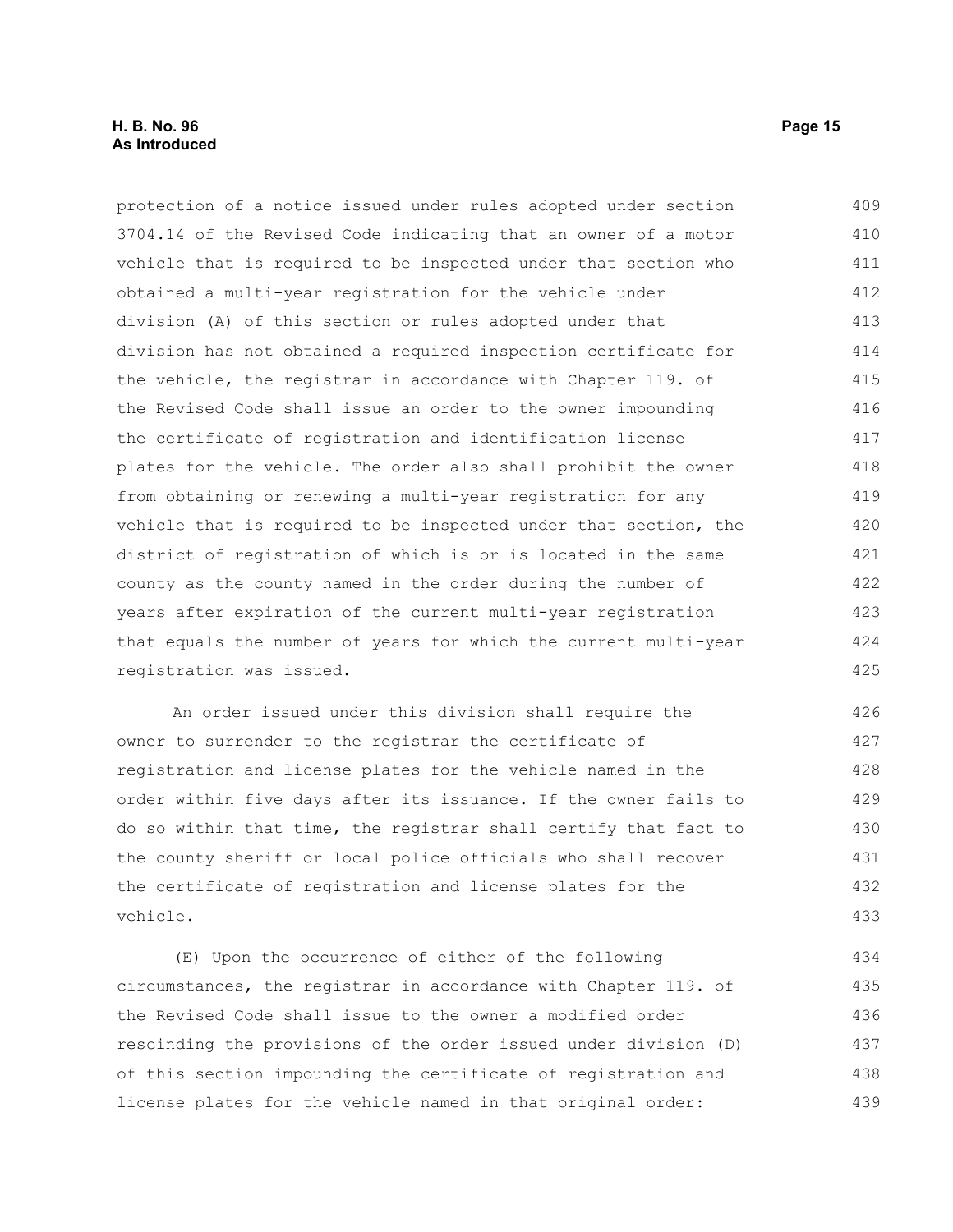### **H. B. No. 96 Page 16 As Introduced**

| (1) Receipt from the director of environmental protection         | 440 |
|-------------------------------------------------------------------|-----|
| of a subsequent notice under rules adopted under section 3704.14  | 441 |
| of the Revised Code that the owner has obtained the inspection    | 442 |
| certificate for the vehicle as required under those rules;        | 443 |
| (2) Presentation to the registrar by the owner of the             | 444 |
| required inspection certificate for the vehicle.                  | 445 |
| (F) The owner of a motor vehicle for which the certificate        | 446 |
| of registration and license plates have been impounded pursuant   | 447 |
| to an order issued under division (D) of this section, upon       | 448 |
| issuance of a modified order under division (E) of this section,  | 449 |
| may apply to the registrar for their return. A fee of two         | 450 |
| dollars and fifty cents shall be charged for the return of the    | 451 |
| certificate of registration and license plates for each vehicle   | 452 |
| named in the application.                                         | 453 |
| Sec. 4503.107. (A) The registrar of motor vehicles shall          | 454 |
| adopt rules to permit any person or lessee who owns or leases a   | 455 |
| noncommercial trailer that is subject to the tax rates            | 456 |
| prescribed in division (E) of section 4503.04 of the Revised      | 457 |
| Code to file a written application for permanent registration of  | 458 |
| that noncommercial trailer.                                       | 459 |
| (B) (1) At the time of application, the applicant shall pay       | 460 |
| all of the following:                                             | 461 |
| (a) The equivalent of eight times the standard tax                | 462 |
| established for that noncommercial trailer by division (E) of     | 463 |
| section 4503.04 of the Revised Code;                              | 464 |
| (b) The equivalent of eight times the additional fee              | 465 |
| established by division (C) (1) of section 4503.10 of the Revised | 466 |
| Code;                                                             | 467 |
| (c) A single deputy registrar service fee or a single             | 468 |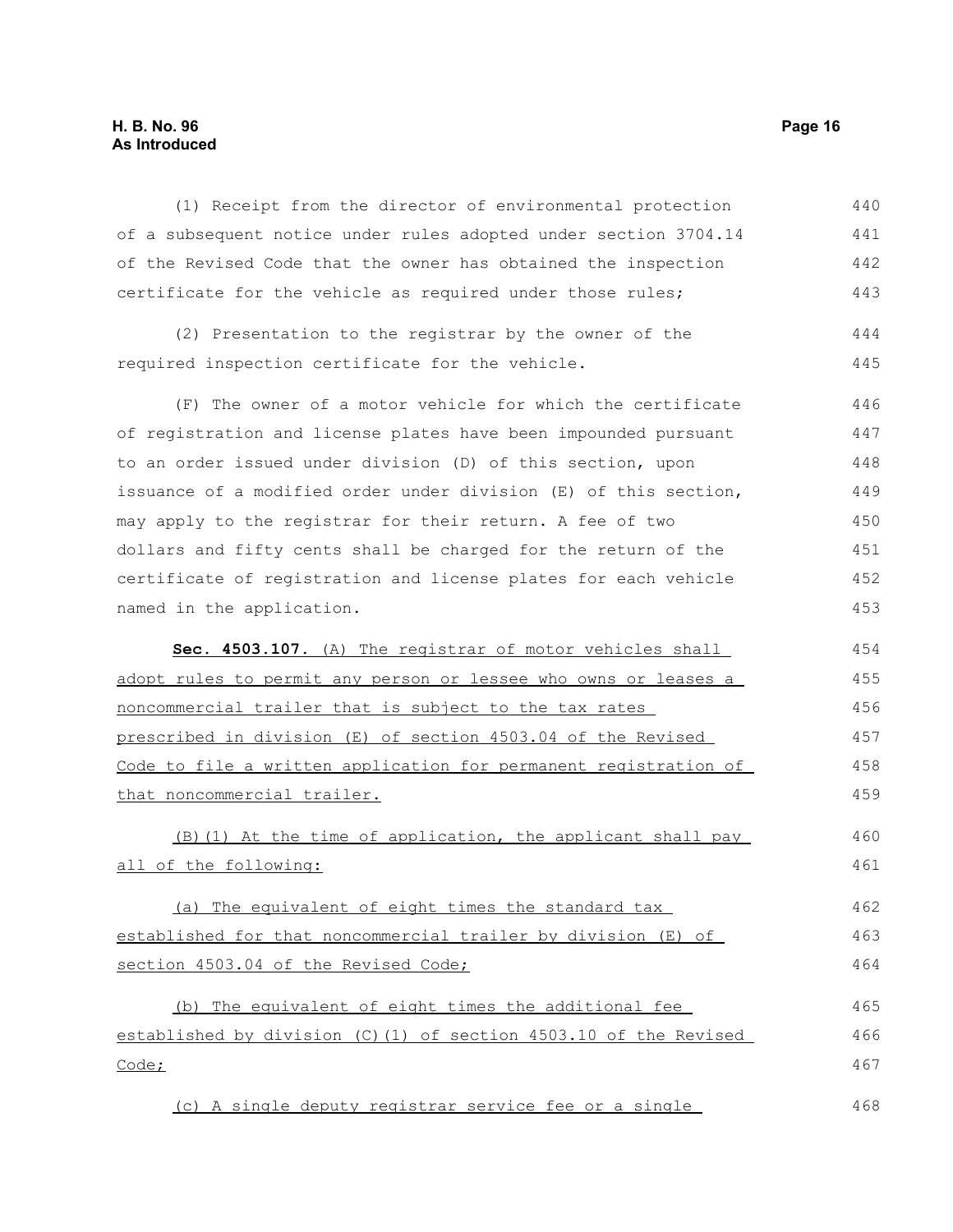| bureau of motor vehicles service fee, as applicable, equal to        | 469 |
|----------------------------------------------------------------------|-----|
| the amount established by section 4503.038 of the Revised Code.      | 470 |
| (2) In addition to any other prescribed tax or fee, if the           | 471 |
| noncommercial trailer registered under this section is subject       | 472 |
| to local motor vehicle taxes under Chapter 4504. of the Revised      | 473 |
| Code, the applicant shall pay the equivalent of eight times any      | 474 |
| applicable local motor vehicle license tax levied under that         | 475 |
| chapter for that noncommercial trailer.                              | 476 |
| (C) Upon submission of a completed application, payment of           | 477 |
| all applicable taxes and fees, and compliance with all other         | 478 |
| applicable laws relating to the registration of motor vehicles,      | 479 |
| the registrar or deputy registrar shall issue the applicant a        | 480 |
| permanent license plate and a validation sticker.                    | 481 |
| (D) The permanent registration of a noncommercial trailer            | 482 |
| under this section is exclusive to the trailer for which that        | 483 |
| certificate of registration is issued. The registration is not       | 484 |
| transferable to any other trailer.                                   | 485 |
| (E) No person applying for a permanent registration under            | 486 |
| this section is entitled to a refund of any taxes or fees paid.      | 487 |
| Sec. 4503.11. (A) Except as provided by sections 4503.103,           | 488 |
| 4503.107, 4503.173, 4503.41, 4503.43, and 4503.46 of the Revised     | 489 |
| Code, no person who is the owner or chauffeur of a motor vehicle     | 490 |
| operated or driven upon the public roads or highways shall fail      | 491 |
| to file annually the application for registration or to pay the      | 492 |
| tax therefor.                                                        | 493 |
| (B) Except as provided by sections 4503.12 and 4503.16 of            | 494 |
| the Revised Code, the taxes payable on all applications made         | 495 |
| under sections 4503.10 and 4503.102 of the Revised Code shall be     | 496 |
| the sum of the tax due under division $(B) (1) (a)$ or $(b)$ of this | 497 |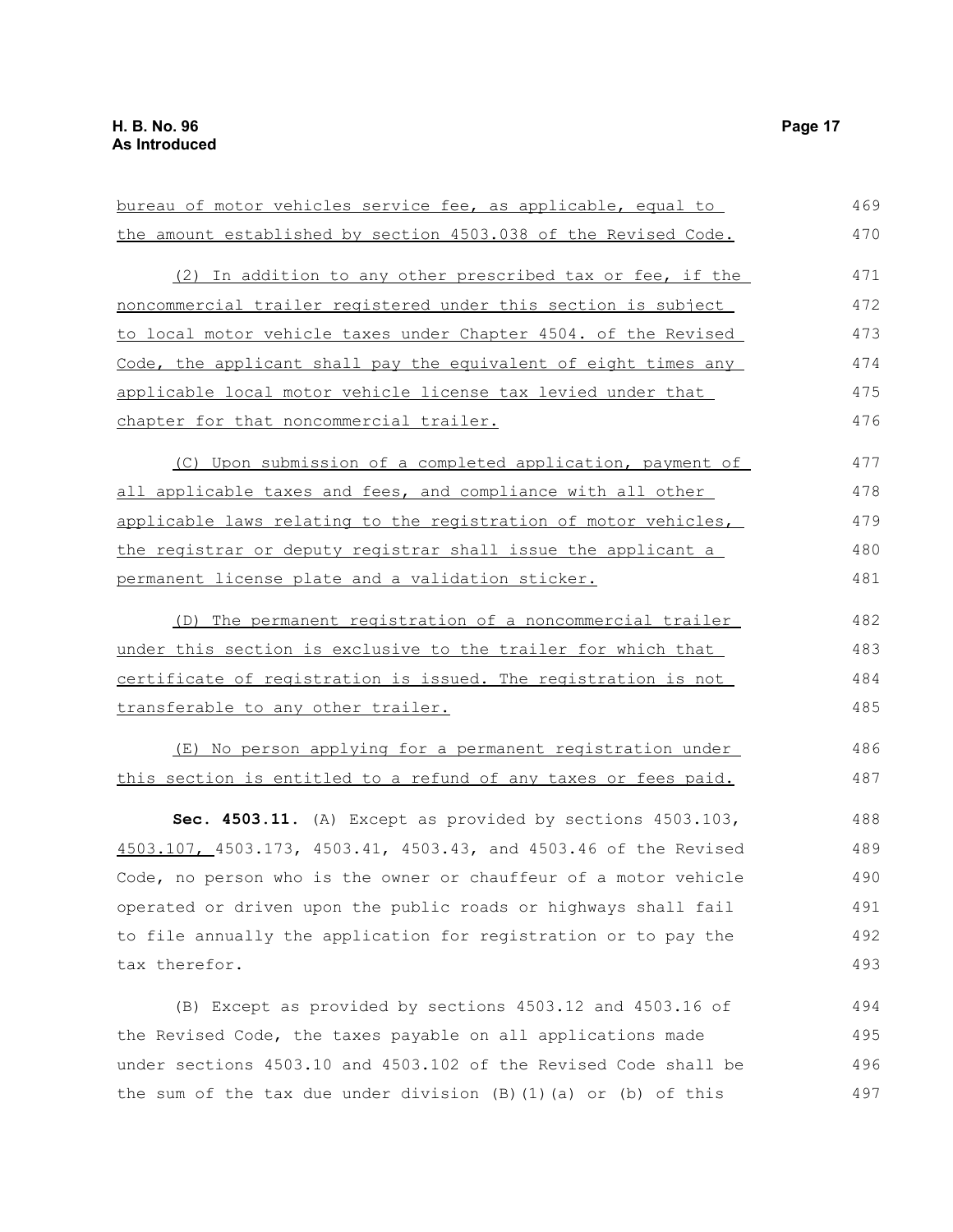section plus the tax due under division  $(B)$   $(2)$   $(a)$  or  $(b)$  of this section:

(1)(a) If the application is made before the second month of the current registration period to which the motor vehicle is assigned as provided in section 4503.101 of the Revised Code, the tax due is the full amount of the tax provided in section 4503.04 of the Revised Code; 500 501 502 503 504

(b) If the application is made during or after the second month of the current registration period to which the motor vehicle is assigned as provided in section 4503.101 of the Revised Code, and prior to the beginning of the next such registration period, the amount of the tax provided in section 4503.04 of the Revised Code shall be reduced by one-twelfth of the amount of such tax, rounded upward to the nearest cent, multiplied by the number of full months that have elapsed in the current registration period. The resulting amount shall be rounded upward to the next highest dollar and shall be the amount of tax due. 505 506 507 508 509 510 511 512 513 514 515

(2)(a) If the application is made before the sixth month of the current registration period to which the motor vehicle is assigned as provided in section 4503.101 of the Revised Code, the amount of tax due is the full amount of local motor vehicle license taxes levied under Chapter 4504. of the Revised Code; 516 517 518 519 520

(b) If the application is made during or after the sixth month of the current registration period to which the motor vehicle is assigned as provided in section 4503.101 of the Revised Code and prior to the beginning of the next such registration period, the amount of tax due is one-half of the amount of local motor vehicle license taxes levied under Chapter 4504. of the Revised Code. 521 522 523 524 525 526 527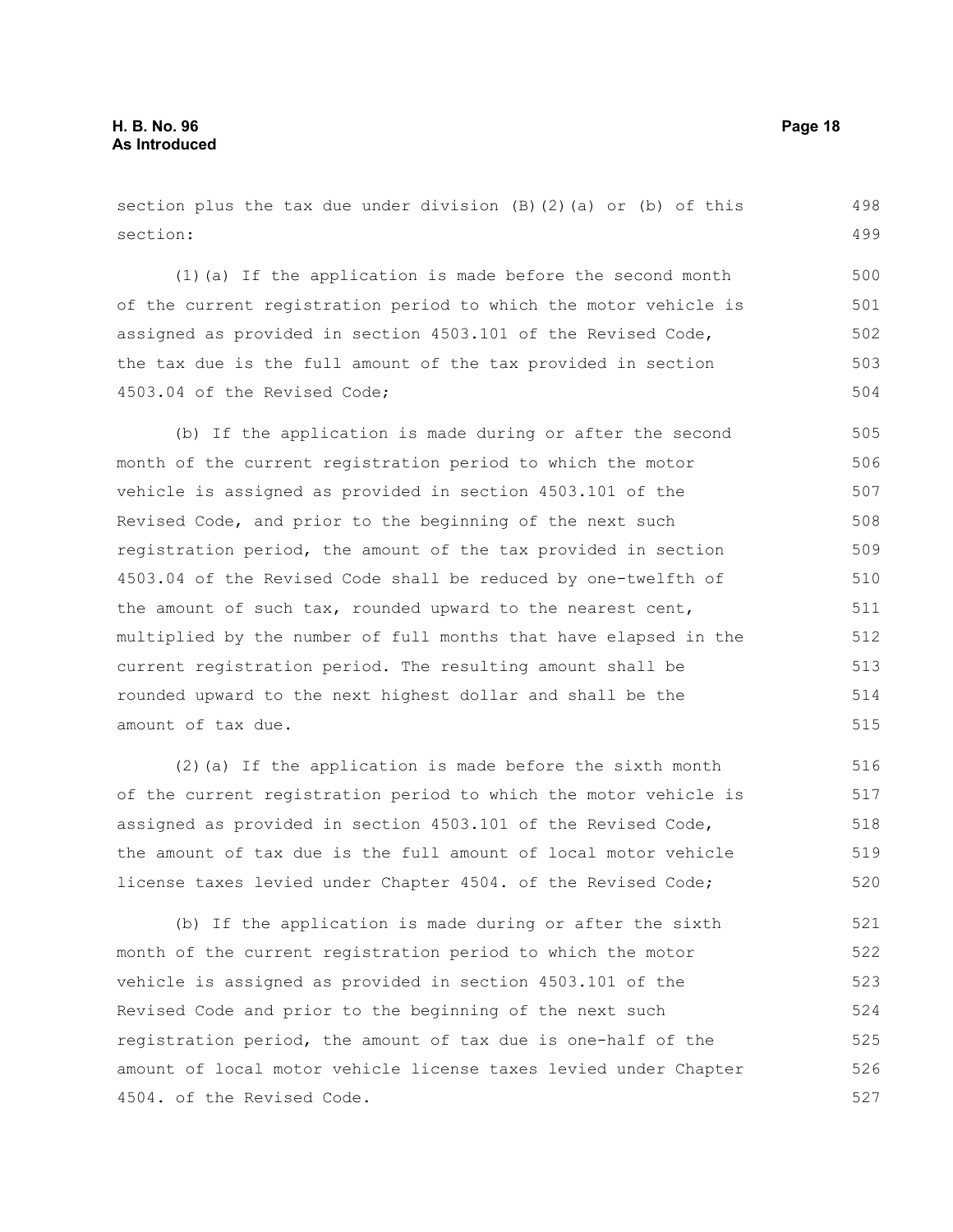#### **H. B. No. 96 Page 19 As Introduced**

(C) The taxes payable on all applications made under division (A)(3) of section 4503.103 of the Revised Code shall be the sum of the tax due under division  $(B)$   $(1)$   $(a)$  or  $(b)$  of this section plus the tax due under division  $(B)$  (2)(a) or (b) of this section for the first year plus the full amount of the tax provided in section 4503.04 of the Revised Code and the full amount of local motor vehicle license taxes levied under Chapter 4504. of the Revised Code for each succeeding year. 528 529 530 531 532 533 534 535

(D) Whoever violates this section is guilty of a minor misdemeanor. 536 537

Sec. 4503.191. (A)(1) The identification license plate shall be issued for a multi-year period as determined by the director of public safety, and shall be accompanied by a validation sticker, to be attached to the license plate. Except as provided in division (A)(2) of this section, the validation sticker shall indicate the expiration of the registration period to which the motor vehicle for which the license plate is issued is assigned, in accordance with rules adopted by the registrar of motor vehicles. During each succeeding year of the multi-year period following the issuance of the plate and validation sticker, upon the filing of an application for registration and the payment of the tax therefor, a validation sticker alone shall be issued. The validation stickers required under this section shall be of different colors or shades each year, the new colors or shades to be selected by the director. 538 539 540 541 542 543 544 545 546 547 548 549 550 551 552

(2)(a) The director shall develop a universal validation sticker that may be issued to any owner of five hundred or more passenger vehicles, so that a sticker issued to the owner may be placed on any passenger vehicle in that owner's fleet. Beginning January 1, 2019, the universal validation sticker shall not have 553 554 555 556 557